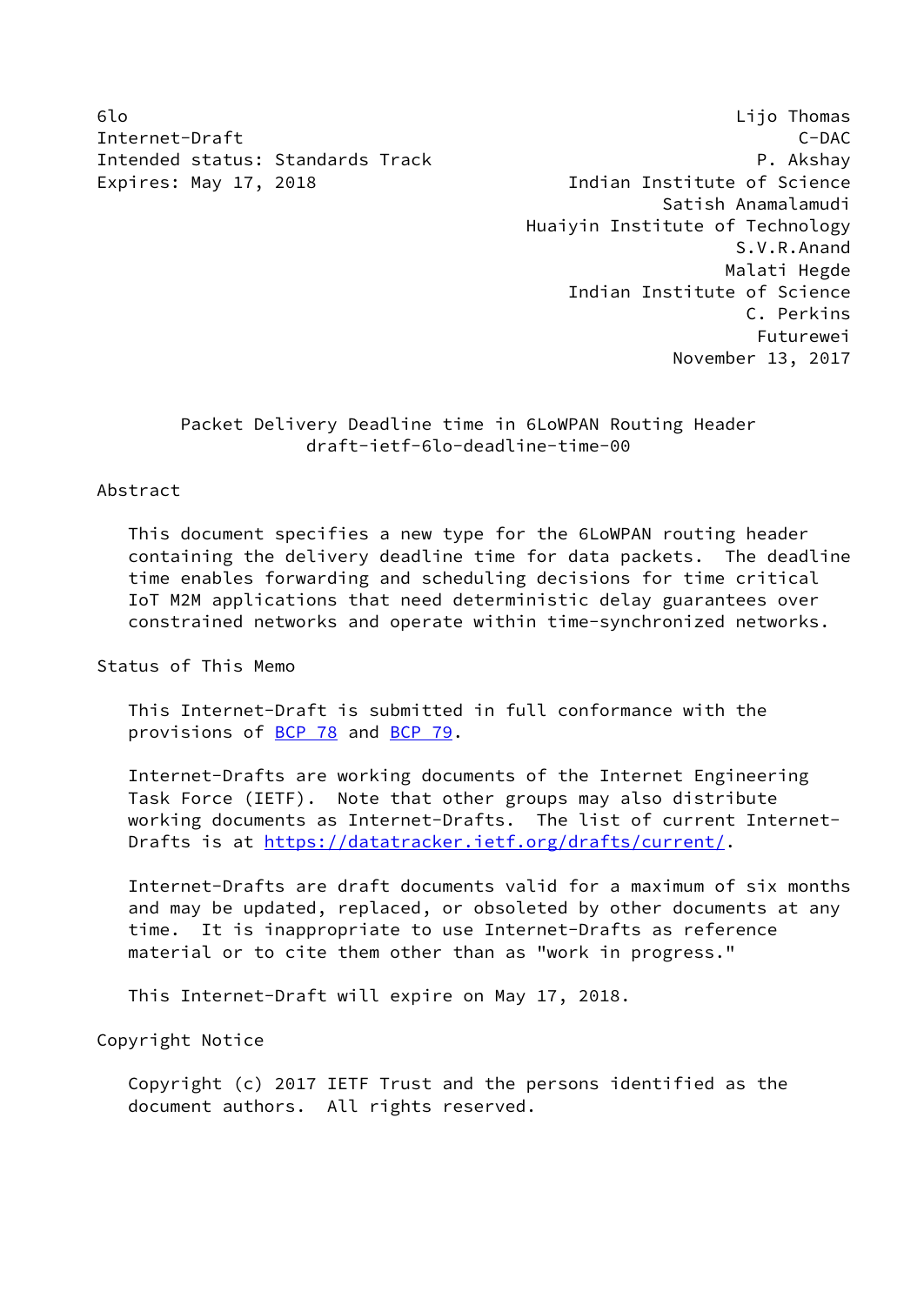#### <span id="page-1-1"></span>Internet-Draft 6lo Delivery Deadline Time November 2017

This document is subject to [BCP 78](https://datatracker.ietf.org/doc/pdf/bcp78) and the IETF Trust's Legal Provisions Relating to IETF Documents [\(https://trustee.ietf.org/license-info](https://trustee.ietf.org/license-info)) in effect on the date of publication of this document. Please review these documents carefully, as they describe your rights and restrictions with respect to this document. Code Components extracted from this document must include Simplified BSD License text as described in Section 4.e of the Trust Legal Provisions and are provided without warranty as

described in the Simplified BSD License.

### Table of Contents

| Introduction $\cdots \cdots \cdots \cdots$                      | $\overline{2}$ |
|-----------------------------------------------------------------|----------------|
| 2.                                                              | $\overline{3}$ |
| 3.                                                              | $\overline{3}$ |
| $\overline{4}$ .                                                | $\overline{3}$ |
| 5.                                                              | $\overline{4}$ |
| Deadline-6LoRHE in Three Network Scenarios<br>6.                | 6              |
| 6.1. Scenario 1: Endpoints in the same DODAG (N1) in non-       |                |
|                                                                 | <u>6</u>       |
| 6.2. Scenario 2: Endpoints in Networks with Dissimilar L2       |                |
|                                                                 | $\mathbf{I}$   |
| Scenario 3: Packet transmission across different DODAGs<br>6.3. |                |
|                                                                 | 8              |
| 7.                                                              | 9              |
| 8.                                                              | 10             |
| 9.                                                              | 10             |
|                                                                 | 10             |
| Normative References<br>10.1.                                   | 10             |
| 10.2. Informative References                                    | 11             |
| Authors' Addresses                                              | 12             |
|                                                                 |                |

## <span id="page-1-0"></span>[1](#page-1-0). Introduction

 Low Power and Lossy Networks (LLNs) are likely to be deployed for real time industrial applications requiring end-to-end delay guarantees [[I-D.grossman-detnet-use-cases\]](#page-12-1). A Deterministic Network ("detnet") typically requires some data packets to reach their receivers within strict time bounds. Intermediate nodes use the deadline information to make appropriate packet forwarding and scheduling decisions to meet the time bounds.

The draft [[I-D.ietf-roll-routing-dispatch](#page-10-5)] specifies the 6LoWPAN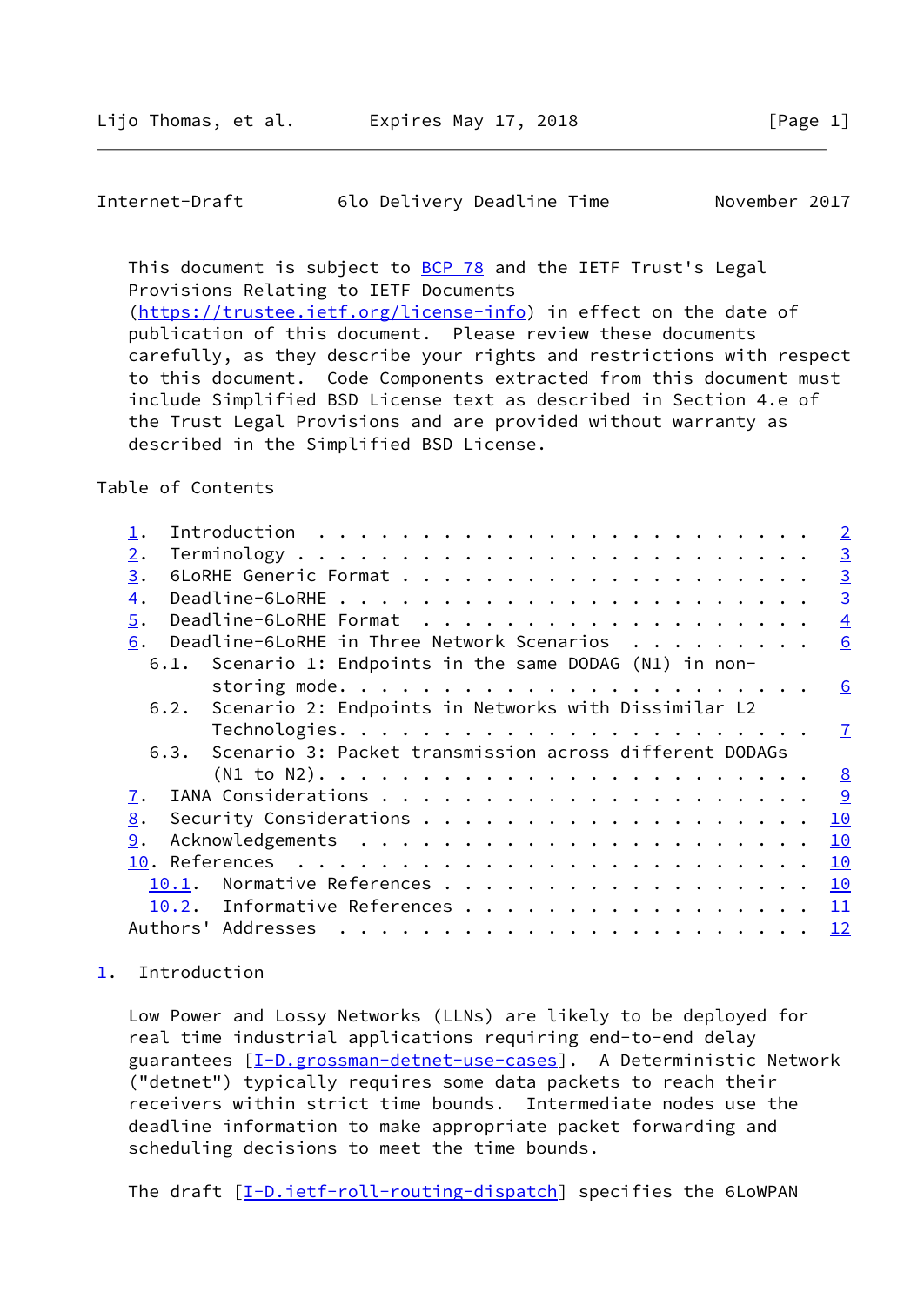Routing Header (6LoRH), compression schemes for RPL routing (source routing) operation [[RFC6554\]](https://datatracker.ietf.org/doc/pdf/rfc6554), header compression of RPL Packet Information [\[RFC6553](https://datatracker.ietf.org/doc/pdf/rfc6553)], and IP-in-IP encapsulation. This document specifies a new Deadline-6LoRHE type for the 6LoWPAN Dispatch Page 1, so that the deadline time of data packets can be included within the

| Lijo Thomas, et al. | Expires May 17, 2018 | [Page 2] |
|---------------------|----------------------|----------|
|---------------------|----------------------|----------|

<span id="page-2-1"></span>Internet-Draft 6lo Delivery Deadline Time November 2017

 6LoWPAN routing header. This document also specifies handling of the deadline time when packets traverse through time-synchronized networks operating in different timezones or distinct reference clocks.

<span id="page-2-0"></span>[2](#page-2-0). Terminology

 The key words "MUST", "MUST NOT", "REQUIRED", "SHALL", "SHALL NOT", "SHOULD", "SHOULD NOT", "RECOMMENDED", "NOT RECOMMENDED", "MAY", and "OPTIONAL" in this document are to be interpreted as described in [\[RFC2119](https://datatracker.ietf.org/doc/pdf/rfc2119)].

 This document uses terminology consistent with the terminology used in [[RFC6550\]](https://datatracker.ietf.org/doc/pdf/rfc6550) and [\[I-D.ietf-6tisch-terminology](#page-10-6)]. Also, in this document, the terms "expiration time", "delivery deadline time", and "deadline" are used interchangeably with the same meaning.

<span id="page-2-2"></span>[3](#page-2-2). 6LoRHE Generic Format

 Note: this section is not normative. It is included for convenience, and may be deleted in a later revision of this document. The generic header format of the 6LoRHE is specified in [\[I-D.ietf-roll-routing-dispatch](#page-10-5)]. Figure 1 illustrates the 6LoRHE generic format.

| 0 1 2 3 4 5 6 7 8 9 0 1 2 3 4 5      |      |          |  |
|--------------------------------------|------|----------|--|
| +-+-+-+-+-+-+-+-+-+-+-+-+-+-+-+-+-+- |      | $\cdots$ |  |
| $ 1 0 1 $ Length                     | Type |          |  |
| +-+-+-+-+-+-+-+-+-+-+-+-+-+-+-+-+-+- |      | $\cdots$ |  |
|                                      |      | length   |  |

Figure 1: 6LoRHE format

 o Length: Length of the 6LoRHE expressed in bytes, excluding the first 2 bytes. This enables a node to skip a 6LoRHE if the Type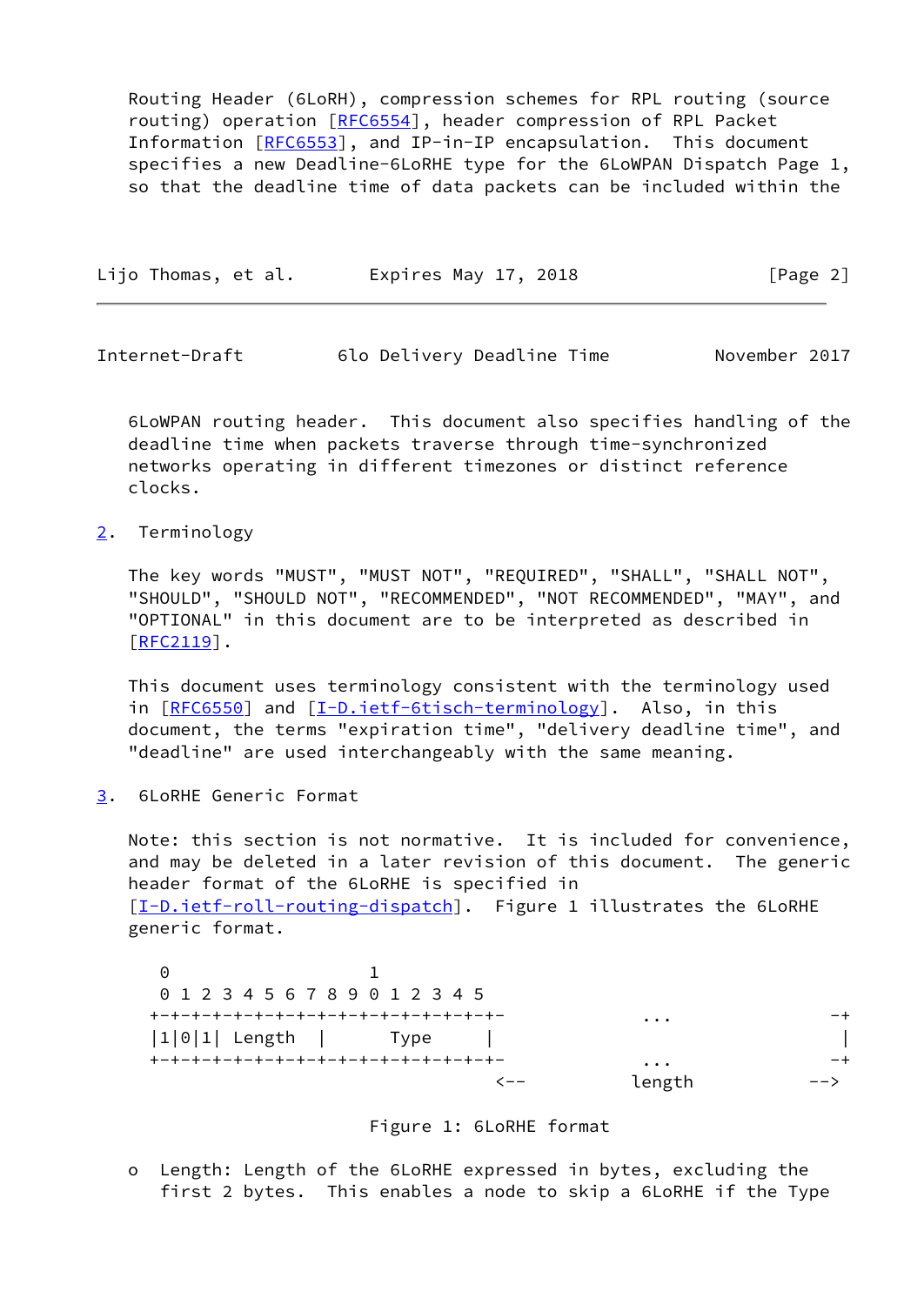is not recognized/supported.

- o Type: Type of the 6LoRHE.
- o length: variable

<span id="page-3-0"></span>[4](#page-3-0). Deadline-6LoRHE

 The Deadline-6LoRHE (see Figure 2) is an elective 6LoRH (i.e., a 6loRHE) that provides the Deadline time (DT) for an IPv6 datagram in a compressed form. Along with the deadline, the header can include the packet Origination Time (OT), to enable a close estimate of the

| Lijo Thomas, et al. | Expires May 17, 2018 | [Page 3] |
|---------------------|----------------------|----------|
|---------------------|----------------------|----------|

<span id="page-3-1"></span>

|  | Internet-Draft | 6lo Delivery Deadline Time | November 2017 |
|--|----------------|----------------------------|---------------|
|--|----------------|----------------------------|---------------|

 total delay incurred by a packet. The OT field is initialized by the sender using the current time at the outgoing network interface through which the packet is forwarded.

 The deadline field contains the value of the delivery deadline time for the packet. The packet SHOULD be delivered to the Receiver before this time.

packet\_deadline\_time = packet\_origination\_time + max\_delay

 All nodes within the network SHOULD process the Deadline-6LoRHE in order to support delay-sensitive deterministic applications. packet deadline time (DT) and origination time (OT) are represented in time units determined by a scaling parameter in the routing header. One of the time units is the Network ASN (Absolute Slot Number) which can be used in case of a time slotted synchronized network, for instance a 6TiSCH network, where global time is maintained in the units of slot lengths of a certain resolution.

 The delay experienced by packets in the network is a useful metric for network diagnostics and performance monitoring. Whenever the packets crosses into a network using a different reference clock, the Origination Time field is updated to represent the same Origination Time as expressed using the reference clock of the outgoing interface into the new network. This is the same as the current time when the packet is transmitted into the new network, minus the delay already experienced by the packet, say 't'. In effect, to the newly entered network, the packet will appear to have originated 't' time units earlier with respect to the reference clock of the new network.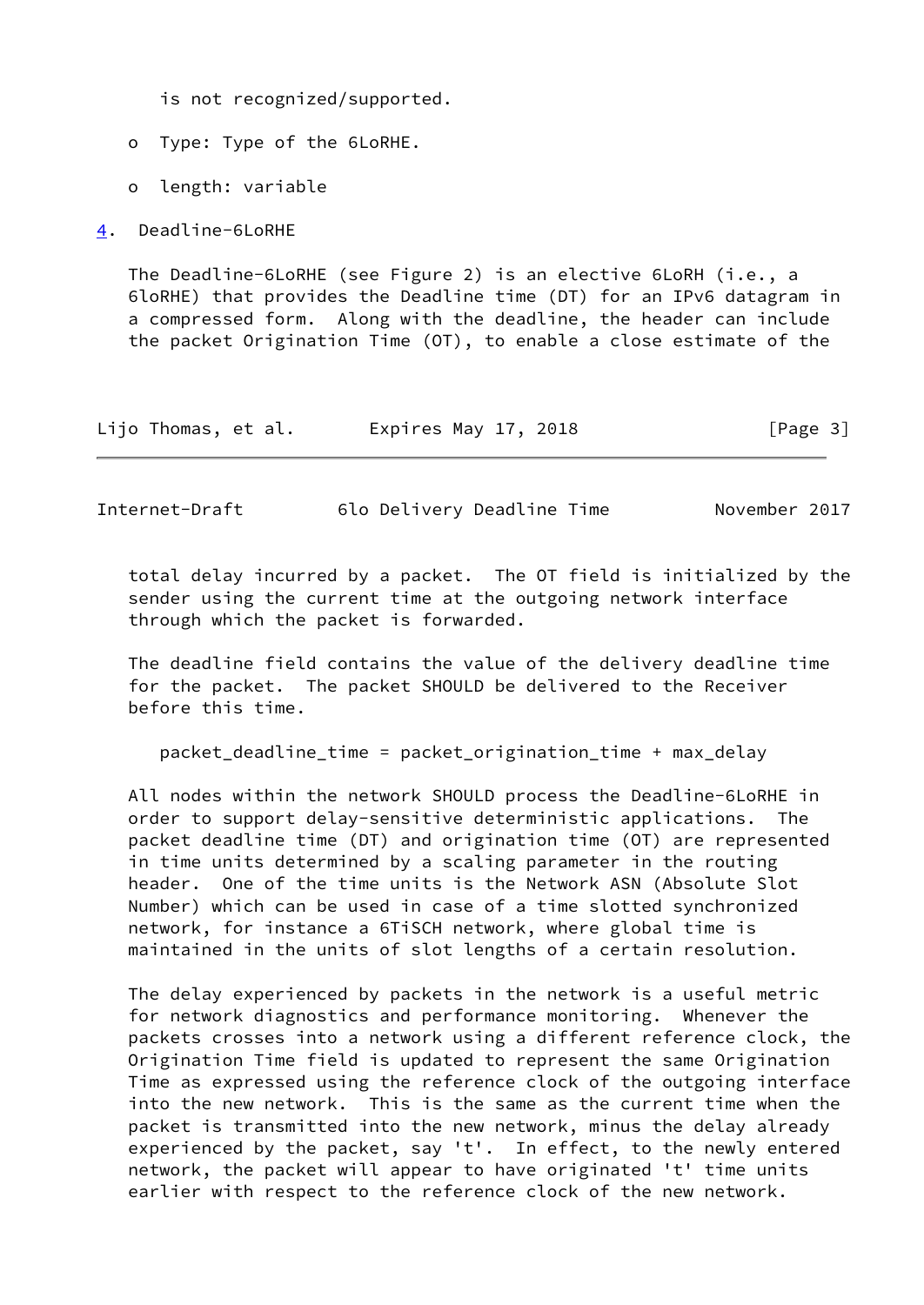Origination Time in new network = current\_time\_in\_new\_network delay already experienced in previous network(s)

<span id="page-4-0"></span>[5](#page-4-0). Deadline-6LoRHE Format

 $0$  1 2 3 0 1 2 3 4 5 6 7 8 9 0 1 2 3 4 5 6 7 8 9 0 1 2 3 4 5 6 7 8 9 0 1 +-+-+-+-+-+-+-+-+-+-+-+-+-+-+-+-+-+-+-+-+-+-+-+-+-+-+-+-+-+-+-+-+ |1|0|1| Length | 6LoRH Type |O|D| DTL | OTL | TU| EXP | Rsv | +-+-+-+-+-+-+-+-+-+-+-+-+-+-+-+-+-+-+-+-+-+-+-+-+-+-+-+-+-+-+-+-+ | DT (variable length) | OT(variable length)(optional) | +-+-+-+-+-+-+-+-+-+-+-+-+-+-+-+-+-+-+-+-+-+-+-+-+-+-+-+-+-+-+-+-+

Figure 2: Deadline-6LoRHE format

 Length (5 bits): Length represents the total length of the Deadline- 6LoRHE type measured in octets.

Lijo Thomas, et al. Expires May 17, 2018 [Page 4]

Internet-Draft 6lo Delivery Deadline Time November 2017

6LoRH Type: TBD

 O flag (1bit): Indicates the presence of Origination Time field. '1' means the OT field is present, and '0' means it is absent.

 D flag (1 bit): The 'D' flag, set by the Sender, indicates the action to be taken when a 6LR detects that the deadline time has elapsed. If 'D' bit is 1, then the 6LR SHOULD drop the packet if the deadline time is elapsed. If 'D' bit is 0, then the 6LR MAY ignore the deadline time and forward the packet.

DTL (3 bits): Length of DT field.

OTL (3 bits) : Length of OT field.

 For example, DTL = 000 means the deadline time in the 6LoRHE is 1 octet (8 bits) long. Similarly, OTL = 111 means the origination time is 8 octets (64 bits) long.

TU (2 bits) : Indicates the time units for DT and OT fields

00 : Time represented in microseconds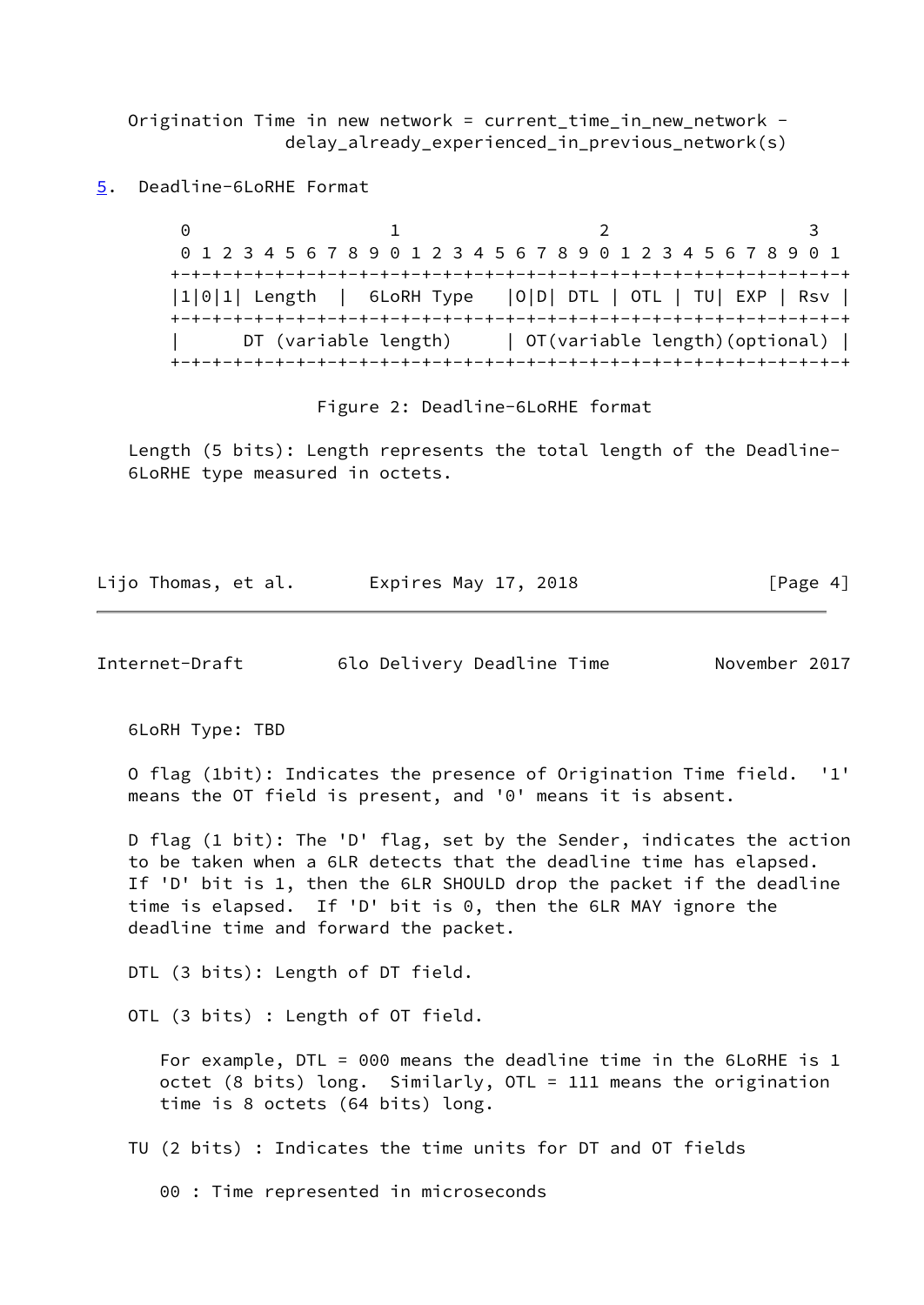01 : Time represented in seconds 10 : Network ASN 11 : Reserved EXP (3 bits) : Multiplication factor expressed as exponent of 10. The value of the DT field is multiplied by 10 to this power, to get the actual deadline time in the units represented by TU. The default value of EXP is 000, so that the DT field is unaffected. Rsv (3 bits) : Reserved DT Value (8..64-bit) : Deadline Time value OT Value (8..64-bit) : Origination Time value Whenever a sender initiates the IP datagram, it includes the Deadline-6LoRHE along with other 6LoRH information. Example: Consider a 6TiSCH network with time-slot length of 10ms. Let the current ASN when the packet is originated be 54400, and the maximum allowable delay (max\_delay) for the packet delivery is 1 second from the packet origination, then: deadline\_time = packet\_origination\_time + max\_delay Lijo Thomas, et al. Expires May 17, 2018 [Page 5] Internet-Draft 6lo Delivery Deadline Time November 2017 = 55400 + 100 (in Network ASNs) = 55500(Network ASNs) Deadline-6LoRHE encoding with 'O' flag set to 1 : DTL = 001, OTL = 001, TU = '10', EXP = 2, DT = 0x22B, OT = 0x22A

<span id="page-5-1"></span><span id="page-5-0"></span>[6](#page-5-0). Deadline-6LoRHE in Three Network Scenarios

 In this section, Deadline-6LoRHE operation is described for 3 network scenarios. Figure 3 depicts a constrained time-synchronized LLN that has two subnets N1 and N2, connected through LBRs [\[I-D.ietf-6lo-backbone-router](#page-12-2)] with different reference clock times T1 and T2.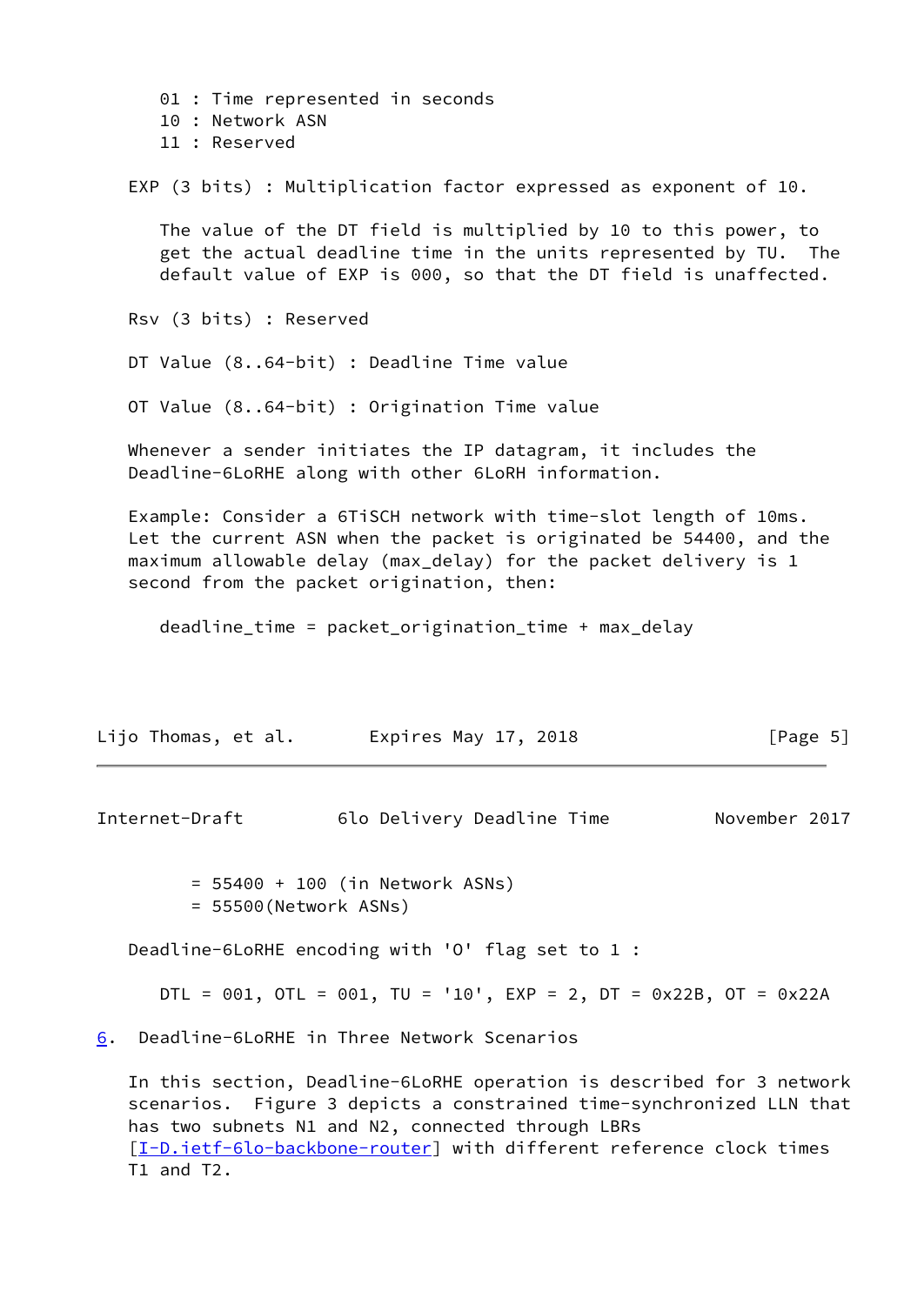

Figure 3: Intra-network Timezone Scenario

<span id="page-6-1"></span>[6.1](#page-6-1). Scenario 1: Endpoints in the same DODAG (N1) in non-storing mode.

 In scenario 1, shown in Figure 4, the Sender 'S' has an IP datagram to be routed to a Receiver 'R' within the same DODAG. For the route segment from Sender to 6LBR, the Sender includes a Deadline-6LoRHE by encoding the deadline time contained in the inband-OAM header extension. Then 6LR begins hop-by-hop operation to forward the packet towards the 6LBR. Once 6LBR receives the IP datagram, it generates a IPv6-in-IPv6 encapsulated packet when sending the packet downwards to the Receiver [[I-D.ietf-roll-useofrplinfo\]](#page-12-3). The 6LBR copies the Deadline-6LoRHE from the Sender originated IP header to

<span id="page-6-0"></span>

| Lijo Thomas, et al. | Expires May 17, 2018                                               | [Page 6]      |
|---------------------|--------------------------------------------------------------------|---------------|
| Internet-Draft      | 6lo Delivery Deadline Time                                         | November 2017 |
| header is elided.   | the outer IP header. The Deadline-6LoRHE contained in the inner IP |               |
| ٨                   | $+ - - - - - - +$<br>6LBR                                          |               |

Default  $|$  (F)/ /| \ | IP-in-IP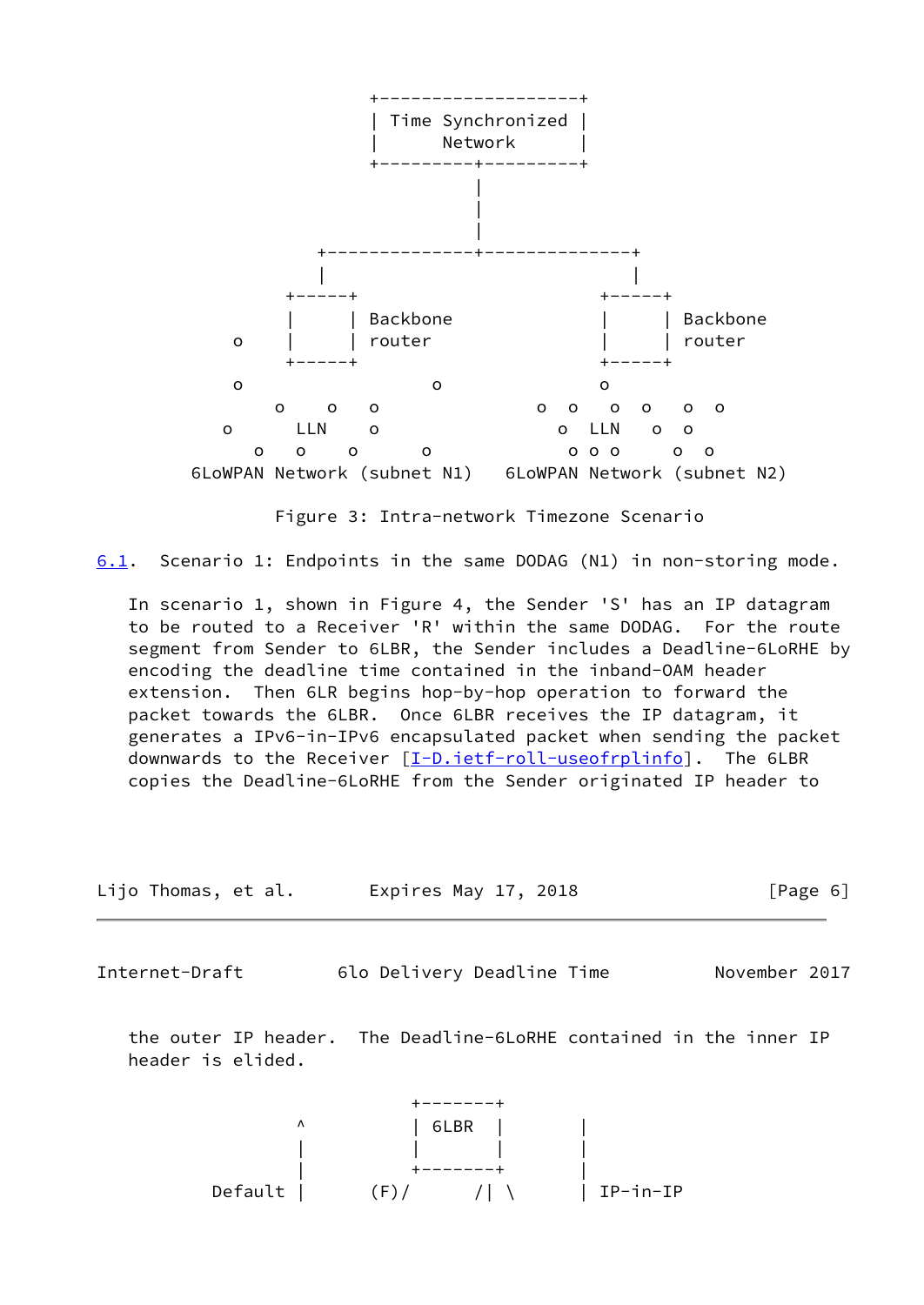Encapsulation

| routing $/ \ \ / \ \ / \ \ / \ \$ |                                                                                               |                       |  |
|-----------------------------------|-----------------------------------------------------------------------------------------------|-----------------------|--|
|                                   |                                                                                               | $/$ (C) $ $ (D)       |  |
|                                   | (A)                                                                                           | $(B) /   /   \rangle$ |  |
|                                   | $ \setminus$ :<br>$/ \wedge$                                                                  | $(E)$ : R             |  |
|                                   | S: :<br>$\mathcal{L}^{\text{max}}_{\text{max}}$ . The $\mathcal{L}^{\text{max}}_{\text{max}}$ | $\sqrt{2}$            |  |

Figure 4: End points within same DODAG(subnet N1)

 At the tunnel endpoint of IPv6-in-IPv6 encapsulation, the Deadline- 6LoRHE is copied back from the outer header to inner header, and the inner IP packet is delivered to 'R'.

<span id="page-7-1"></span>[6.2](#page-7-1). Scenario 2: Endpoints in Networks with Dissimilar L2 Technologies.

 In scenario 2, shown in Figure 5, the Sender 'S' (belonging to DODAG 1) has IP datagram to be routed to a Receiver 'R' over a time synchronized IPv6 network. For the route segment from 'S' to 6LBR, 'S' includes a Deadline-6LoRHE. Subsequently, 6LR will perform hop by-hop operation to forward the packet towards the 6LBR. Once the IP datagram reaches 6LBR of DODAG1, it encodes the deadline time (and, if available, the origination time) into the In-band OAM header extension,  $[I-D.brockners-inband-oam-data]$  $[I-D.brockners-inband-oam-data]$  and passes the datagram to the IPv6 layer for further routing.

Lijo Thomas, et al. Expires May 17, 2018 [Page 7]

<span id="page-7-0"></span>

Internet-Draft 6lo Delivery Deadline Time November 2017

+----------------+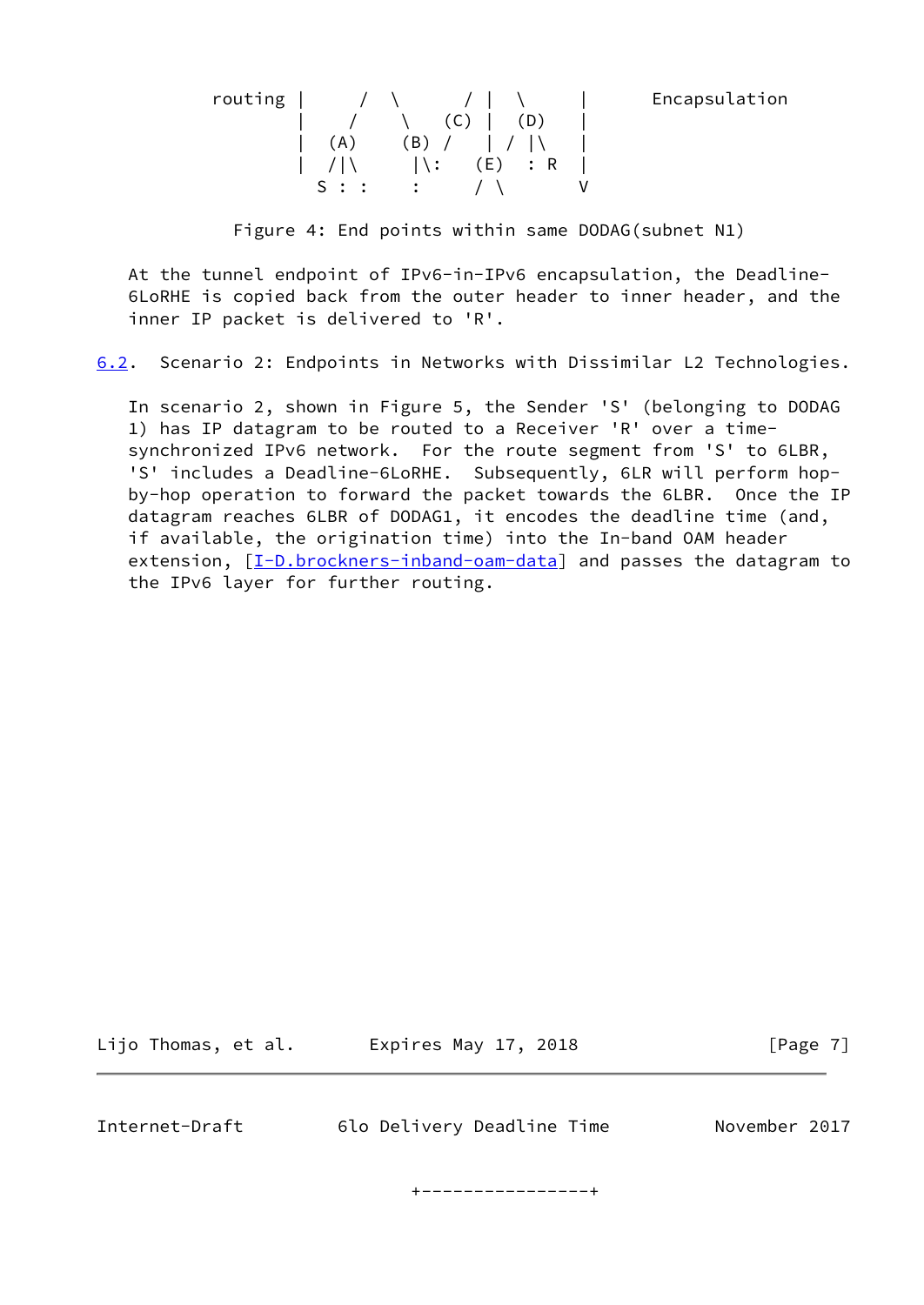



 The IP datagram is routed to another time synchronized deterministic network following its own distinct reference clock, so the deadline time in In-band OAM has to be updated according to the measurement of the current time in the new network.

<span id="page-8-0"></span>[6.3](#page-8-0). Scenario 3: Packet transmission across different DODAGs (N1 to N2).

 Consider the scenario depicted in Figure 6, in which the Sender 'S' (belonging to DODAG 1) has an IP datagram to be sent to Receiver 'R' belonging to another DODAG (DODAG 2). The operation of this scenario can be decomposed into combination of case 1 and case 2 scenarios. For the route segment from 'S' to 6LBR, 'S' includes the Deadline- 6LoRHE. Subsequently, each 6LR will perform hop-by-hop operation to forward the packet towards the 6LBR. Once the IP datagram reaches 6LBR1 of DODAG1, it applies the same rule as described in Case 2 while routing the packet to LBR2 over a (likely) time synchronized wired backhaul. The wired side of LBR2 can be mapped to receiver of Case 2. Once the packet reaches LBR2, it updates the Deadline-6LoRHE by adding the current time of DODAG2. Further, it generates an IPv6 in-IPv6 encapsulated packet when sending the packet downstream to the Receiver [\[I-D.ietf-roll-useofrplinfo\]](#page-12-3).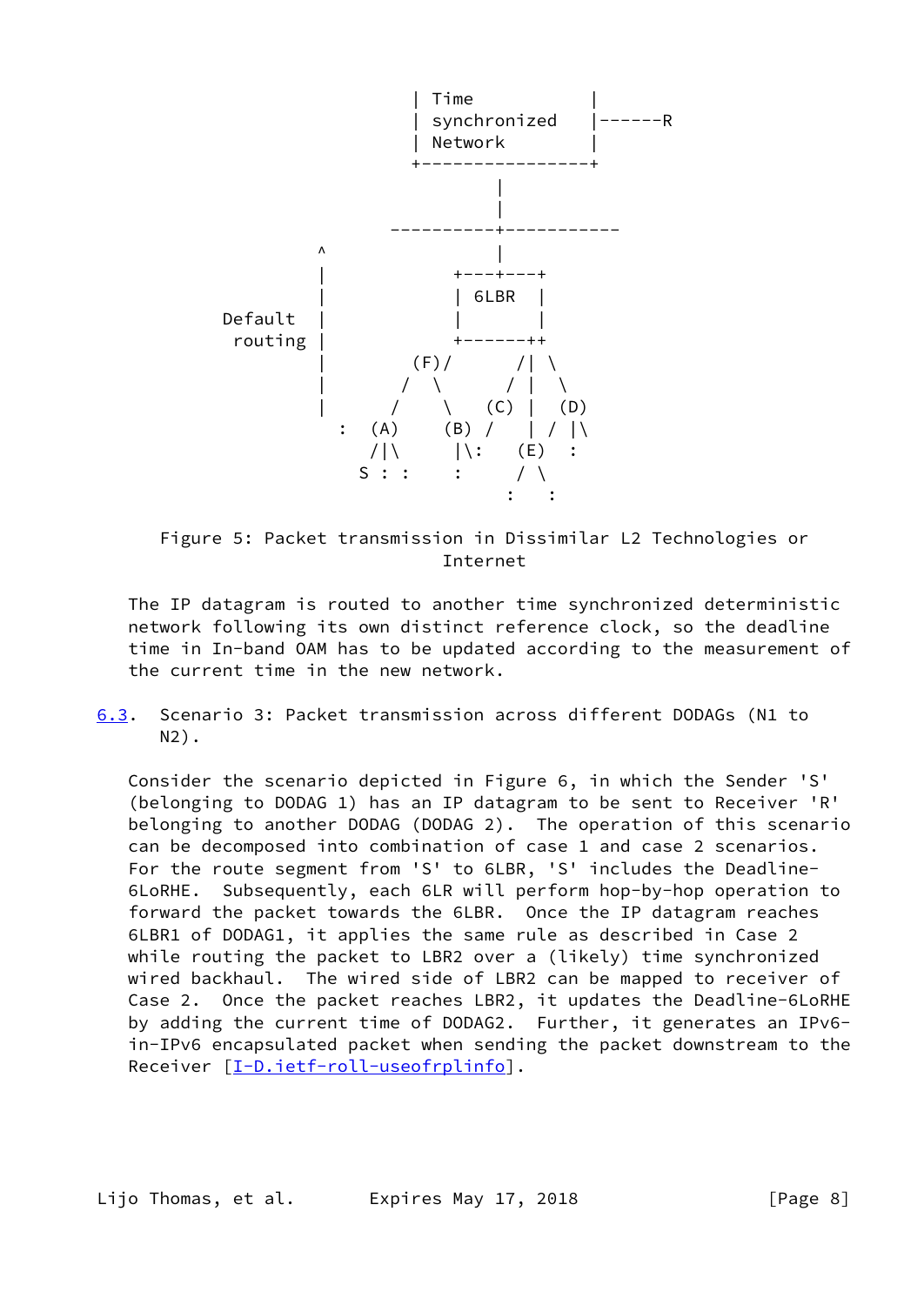<span id="page-9-1"></span>Internet-Draft 6lo Delivery Deadline Time November 2017



Figure 6: Packet transmission in different DODAGs(N1 to N2)

 Consider an example of a 6TiSCH network in which S in DODAG1 generates the packet at ASN 20000 to R in DODAG2. Let the maximum allowable delay be 1 second. The time-slot length in DODAG1 and DODAG2 is assumed to be 10ms. Once the deadline time is encoded in Deadline-6LoRHE, the packet is forwarded to LBR of DODAG1. Suppose the packet reaches LBR of DODAG1 at ASN 20050.

current\_time = ASN at LBR  $*$  slot\_length\_value remaining\_time = deadline\_time - current\_time = ((packet\_origination\_time + max\_delay) - current time)  $= (20000 + 100) - 20050$  = 50 (in Network ASNs)  $= 50 \times 10^{13}$  milliseconds.

 The remaining time is encoded in In-Band OAM (see Case 2) and forwarded to LBR2 over a different L2-interface, typically wired. Once the packet reaches LBR2, the deadline time in Deadline-6LoRHE is adjusted by adding or subtracting the difference between the reference clocks of the two networks, before forwarding the packet to its connected 6TiSCH network.

<span id="page-9-0"></span>[7](#page-9-0). IANA Considerations

 This document defines a new 6LoWPAN Timestamp Header Type, and assigns a value (TBD) from the 6LoWPAN Dispatch Page1 number space.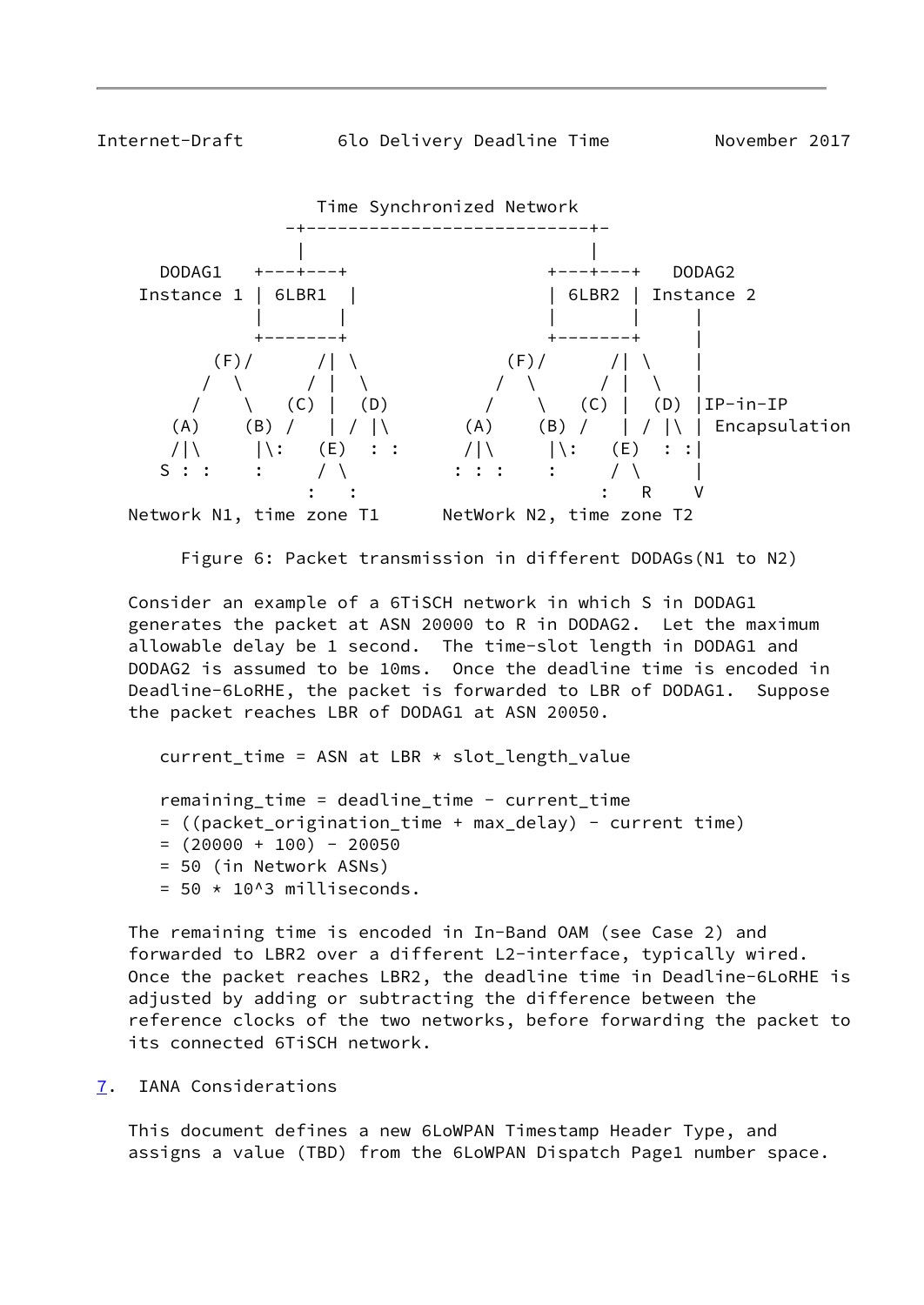<span id="page-10-1"></span>Internet-Draft 6lo Delivery Deadline Time November 2017

 6LoRH Type Value +------------------+--------+ | Deadline-6LoRHE | TBD | +------------------+--------+

Figure 7: Deadline-6LoRHE type

<span id="page-10-0"></span>[8](#page-10-0). Security Considerations

The security considerations of [\[RFC4944](https://datatracker.ietf.org/doc/pdf/rfc4944)], [[RFC6282](https://datatracker.ietf.org/doc/pdf/rfc6282)] and [\[RFC6553](https://datatracker.ietf.org/doc/pdf/rfc6553)] apply. Using a compressed format as opposed to the full in-line format is logically equivalent and does not create an opening for a new threat when compared to [\[RFC6550](https://datatracker.ietf.org/doc/pdf/rfc6550)], [\[RFC6553](https://datatracker.ietf.org/doc/pdf/rfc6553)] and [\[RFC6554](https://datatracker.ietf.org/doc/pdf/rfc6554)].

<span id="page-10-2"></span>[9](#page-10-2). Acknowledgements

 The authors thank Pascal Thubert for suggesting the idea and encouraging the work. Thanks to Shwetha Bhandari's suggestions which were instrumental in extending the timing information to heterogeneous networks. The authors acknowledge the 6TiSCH WG members for their inputs on the mailing list. Special thanks to Jerry Daniel,Shalu Rajendran, Seema Kumar, Avinash Mohan and Anita Varghese for their support and valuable feedback.

<span id="page-10-3"></span>[10.](#page-10-3) References

<span id="page-10-4"></span>[10.1](#page-10-4). Normative References

<span id="page-10-6"></span>[I-D.ietf-6tisch-terminology]

 Palattella, M., Thubert, P., Watteyne, T., and Q. Wang, "Terminology in IPv6 over the TSCH mode of IEEE 802.15.4e", [draft-ietf-6tisch-terminology-09](https://datatracker.ietf.org/doc/pdf/draft-ietf-6tisch-terminology-09) (work in progress), June 2017.

<span id="page-10-5"></span>[I-D.ietf-roll-routing-dispatch]

 Thubert, P., Bormann, C., Toutain, L., and R. Cragie, "6LoWPAN Routing Header", [draft-ietf-roll-routing](https://datatracker.ietf.org/doc/pdf/draft-ietf-roll-routing-dispatch-05) [dispatch-05](https://datatracker.ietf.org/doc/pdf/draft-ietf-roll-routing-dispatch-05) (work in progress), October 2016.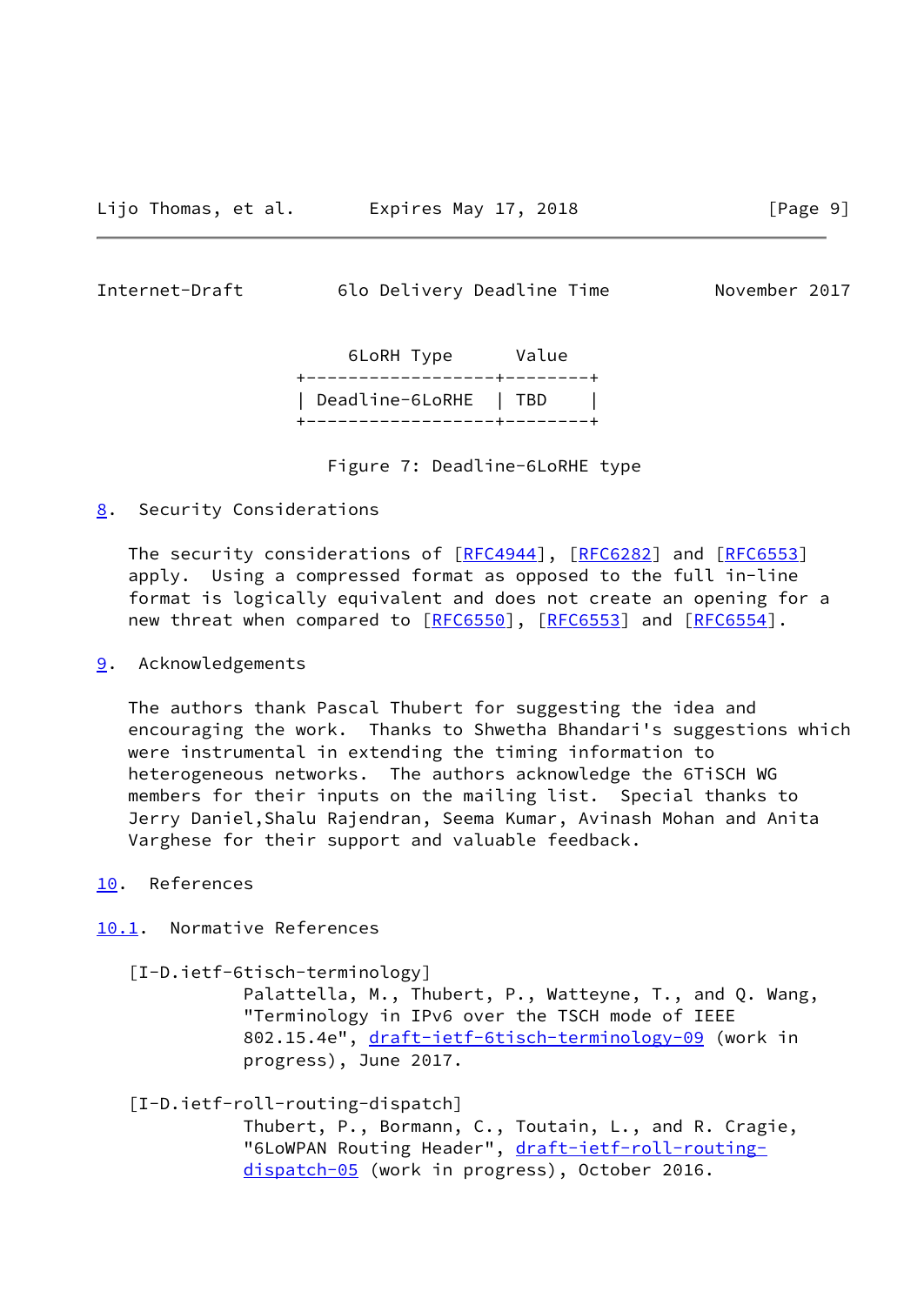- [RFC2119] Bradner, S., "Key words for use in RFCs to Indicate Requirement Levels", [BCP 14](https://datatracker.ietf.org/doc/pdf/bcp14), [RFC 2119](https://datatracker.ietf.org/doc/pdf/rfc2119), DOI 10.17487/RFC2119, March 1997, <[https://www.rfc-editor.org/info/rfc2119>](https://www.rfc-editor.org/info/rfc2119).
- [RFC4944] Montenegro, G., Kushalnagar, N., Hui, J., and D. Culler, "Transmission of IPv6 Packets over IEEE 802.15.4 Networks", [RFC 4944](https://datatracker.ietf.org/doc/pdf/rfc4944), DOI 10.17487/RFC4944, September 2007, <[https://www.rfc-editor.org/info/rfc4944>](https://www.rfc-editor.org/info/rfc4944).

| Lijo Thomas, et al. |  | Expires May 17, 2018 | [Page 10] |
|---------------------|--|----------------------|-----------|
|---------------------|--|----------------------|-----------|

- <span id="page-11-1"></span>Internet-Draft 6lo Delivery Deadline Time November 2017
	- [RFC6282] Hui, J., Ed. and P. Thubert, "Compression Format for IPv6 Datagrams over IEEE 802.15.4-Based Networks", [RFC 6282](https://datatracker.ietf.org/doc/pdf/rfc6282), DOI 10.17487/RFC6282, September 2011, <[https://www.rfc-editor.org/info/rfc6282>](https://www.rfc-editor.org/info/rfc6282).
	- [RFC6550] Winter, T., Ed., Thubert, P., Ed., Brandt, A., Hui, J., Kelsey, R., Levis, P., Pister, K., Struik, R., Vasseur, JP., and R. Alexander, "RPL: IPv6 Routing Protocol for Low-Power and Lossy Networks", [RFC 6550](https://datatracker.ietf.org/doc/pdf/rfc6550), DOI 10.17487/RFC6550, March 2012, <[https://www.rfc-editor.org/info/rfc6550>](https://www.rfc-editor.org/info/rfc6550).
	- [RFC6553] Hui, J. and JP. Vasseur, "The Routing Protocol for Low- Power and Lossy Networks (RPL) Option for Carrying RPL Information in Data-Plane Datagrams", [RFC 6553](https://datatracker.ietf.org/doc/pdf/rfc6553), DOI 10.17487/RFC6553, March 2012, <[https://www.rfc-editor.org/info/rfc6553>](https://www.rfc-editor.org/info/rfc6553).
	- [RFC6554] Hui, J., Vasseur, JP., Culler, D., and V. Manral, "An IPv6 Routing Header for Source Routes with the Routing Protocol for Low-Power and Lossy Networks (RPL)", [RFC 6554,](https://datatracker.ietf.org/doc/pdf/rfc6554) DOI 10.17487/RFC6554, March 2012, <[https://www.rfc-editor.org/info/rfc6554>](https://www.rfc-editor.org/info/rfc6554).
- <span id="page-11-2"></span><span id="page-11-0"></span>[10.2](#page-11-0). Informative References
	- [I-D.brockners-inband-oam-data]

 Brockners, F., Bhandari, S., Pignataro, C., Gredler, H., Leddy, J., Youell, S., Mizrahi, T., Mozes, D., Lapukhov, P., Chang, R., and d. daniel.bernier@bell.ca, "Data Fields for In-situ OAM", [draft-brockners-inband-oam-data-07](https://datatracker.ietf.org/doc/pdf/draft-brockners-inband-oam-data-07) (work in progress), July 2017.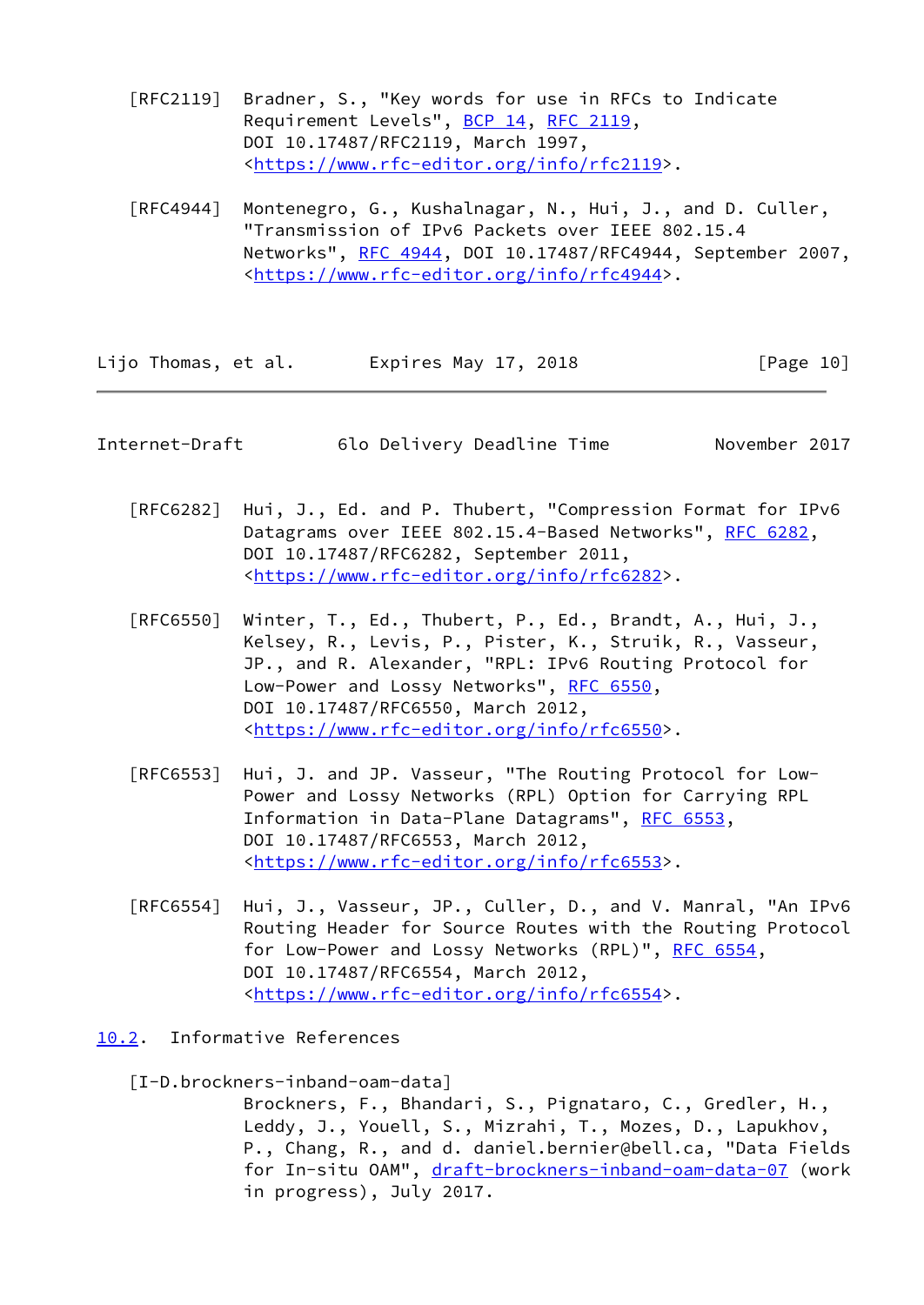<span id="page-12-3"></span><span id="page-12-2"></span><span id="page-12-1"></span><span id="page-12-0"></span> [I-D.grossman-detnet-use-cases] Grossman, E., Gunther, C., Thubert, P., Wetterwald, P., Raymond, J., Korhonen, J., Kaneko, Y., Das, S., and Y. Zha, "Deterministic Networking Use Cases", [draft-grossman](https://datatracker.ietf.org/doc/pdf/draft-grossman-detnet-use-cases-01) [detnet-use-cases-01](https://datatracker.ietf.org/doc/pdf/draft-grossman-detnet-use-cases-01) (work in progress), November 2015. [I-D.ietf-6lo-backbone-router] Thubert, P., "IPv6 Backbone Router", [draft-ietf-6lo](https://datatracker.ietf.org/doc/pdf/draft-ietf-6lo-backbone-router-04) [backbone-router-04](https://datatracker.ietf.org/doc/pdf/draft-ietf-6lo-backbone-router-04) (work in progress), July 2017. [I-D.ietf-roll-useofrplinfo] Robles, I., Richardson, M., and P. Thubert, "When to use [RFC 6553,](https://datatracker.ietf.org/doc/pdf/rfc6553) 6554 and IPv6-in-IPv6", [draft-ietf-roll](https://datatracker.ietf.org/doc/pdf/draft-ietf-roll-useofrplinfo-19) [useofrplinfo-19](https://datatracker.ietf.org/doc/pdf/draft-ietf-roll-useofrplinfo-19) (work in progress), October 2017. Lijo Thomas, et al. Expires May 17, 2018 [Page 11] Internet-Draft 6lo Delivery Deadline Time November 2017 [I-D.vilajosana-6tisch-minimal] Vilajosana, X. and K. Pister, "Minimal 6TiSCH Configuration", [draft-vilajosana-6tisch-minimal-00](https://datatracker.ietf.org/doc/pdf/draft-vilajosana-6tisch-minimal-00) (work in progress), October 2013. Authors' Addresses Lijo Thomas  $C-DAC$  Trivandrum 695033 India Email: lijo@cdac.in P.M. Akshay Indian Institute of Science Bangalore 560012 India Email: akshaypm@ece.iisc.ernet.in Satish Anamalamudi Huaiyin Institute of Technology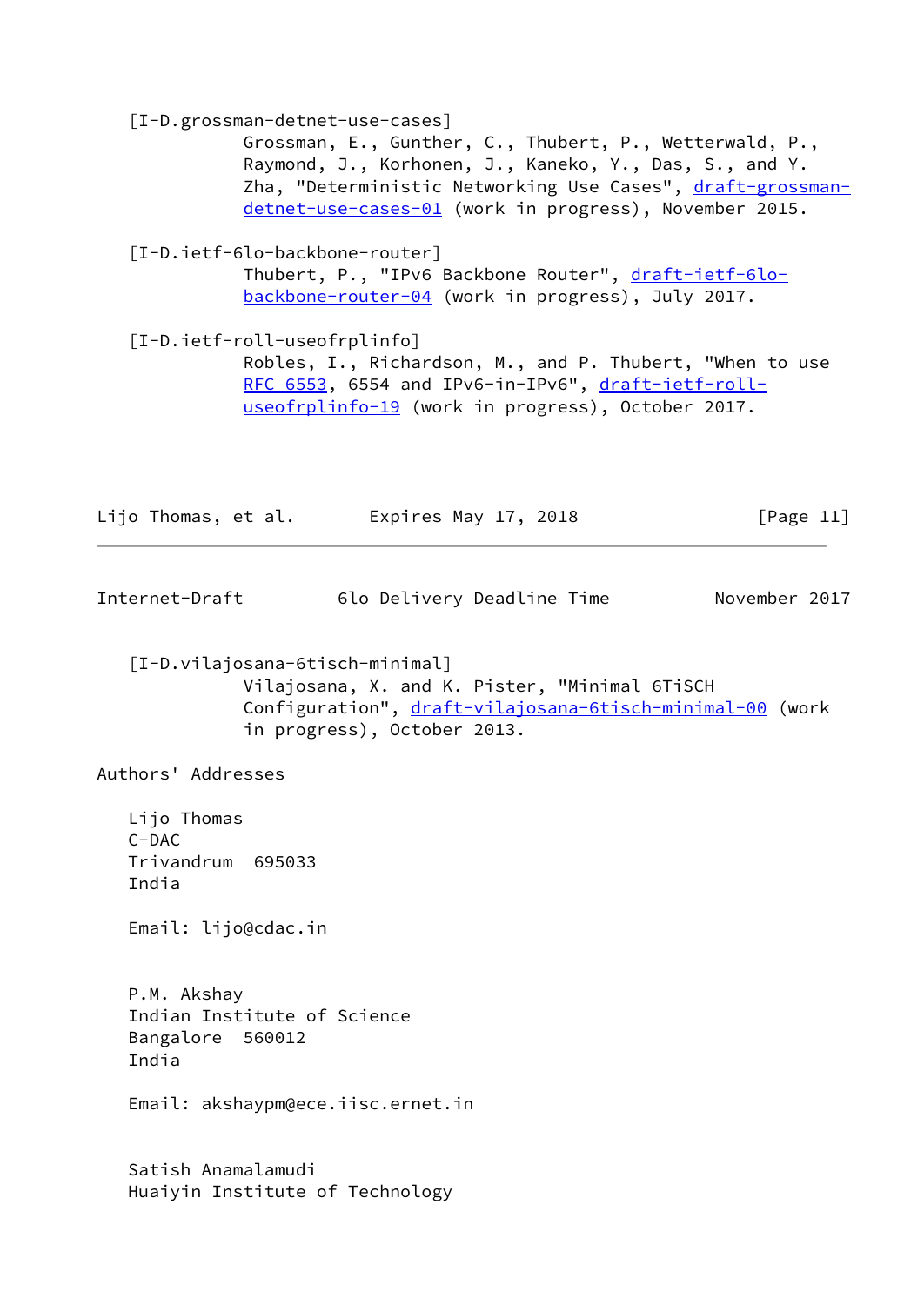No.89 North Beijing Road, Qinghe District Huaian China Email: satishnaidu80@gmail.com S.V.R Anand Indian Institute of Science Bangalore 560012 India Email: anand@ece.iisc.ernet.in Malati Hegde Indian Institute of Science Bangalore 560012 India Email: malati@ece.iisc.ernet.in

| Lijo Thomas, et al. |  | Expires May 17, 2018 | [Page 12] |
|---------------------|--|----------------------|-----------|
|---------------------|--|----------------------|-----------|

Internet-Draft 6lo Delivery Deadline Time November 2017

 Charles E. Perkins Futurewei 2330 Central Expressway Santa Clara 95050 Unites States

Email: charliep@computer.org